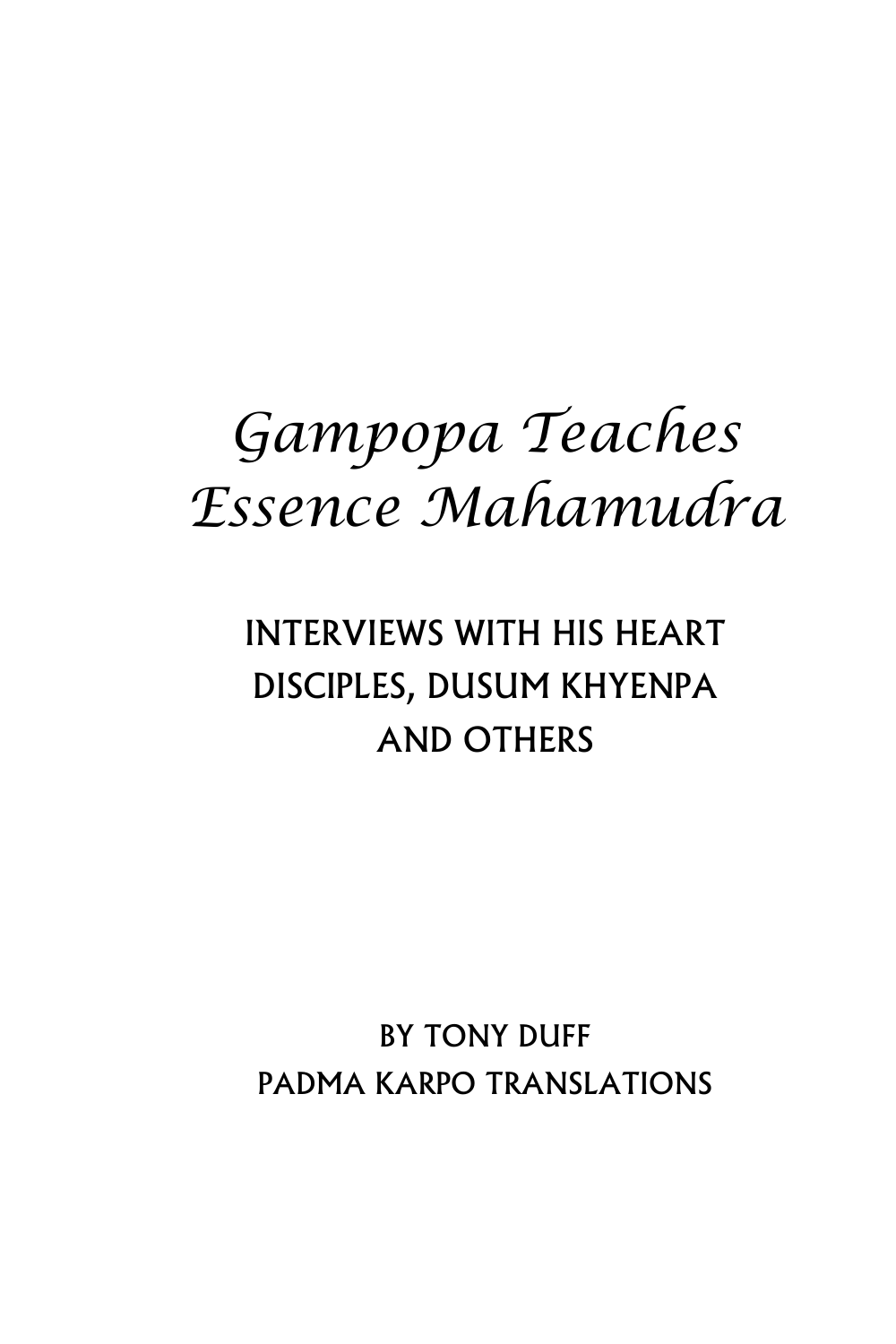Copyright © 2011 Tony Duff. All rights reserved. No portion of this book may be reproduced in any form or by any means, electronic or mechanical, including photography, recording, or by any information storage or retrieval system or technologies now known or later developed, without permission in writing from the publisher.

First edition, November, 2011 ISBN: paper book 978-9937–572-08-8 ISBN: e-book 978-9937-572-09-5

Janson typeface with diacritical marks Designed and created by Tony Duff Tibetan Computer Company http://www.pktc.org/tcc

Thangka images of Gampopa,Dusum Khyenpa,and Lord Phagmo Drupa © Shelly and Donald Rubin Museum, Himalayan Art Project, with permission.

Produced, Printed, and Published by Padma Karpo Translation Committee P.O. Box 4957 Kathmandu NEPAL

Committee members for this book: translation and composition, Lama Tony Duff; editorial, Tom Anderson.

Web-site and e-mail contact through: http://www.pktc.org/pktc or search Padma Karpo Translation Committee on the web.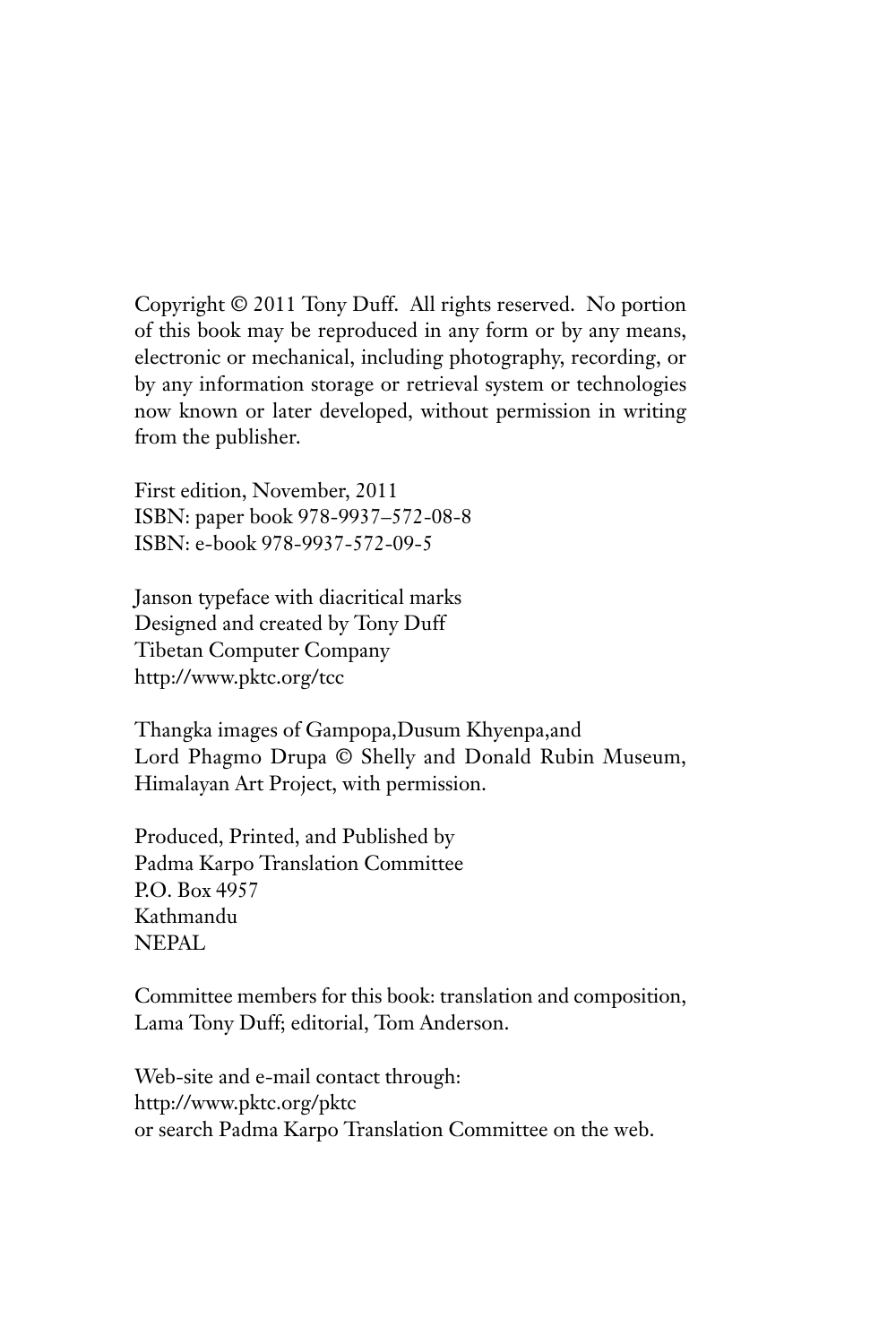### **CONTENTS**

| 3. About the Teaching, Mahamudra  xii                |
|------------------------------------------------------|
|                                                      |
| 5. Interview Text: Lord Dvagpo's Personal Advice     |
| and Lord Gomtshul's Interviews  xxii                 |
| 6. Interview Text: Dusum Khyenpa's Interviews  xxiii |
| 7. Interview Text; Phagmo Drupe's Interviews  xxv    |
| 8. Interview Text: Yogin Choyung's Interview  xxxiv  |
|                                                      |
| THE FOUR DHARMAS IN BRIEF BY GAMPOPA  1              |
| PRECIOUS GARLAND OF THE SUPREME PATH BY GAMPOPA . 7  |
| LORD DVAGPO'S PERSONAL ADVICE AND LORD               |
| GOMTSHUL'S INTERVIEWS  19                            |
| DUSUM KHYENPA'S INTERVIEWS  53                       |
| LORD PHAGMO DRUPA'S INTERVIEWS  195                  |
|                                                      |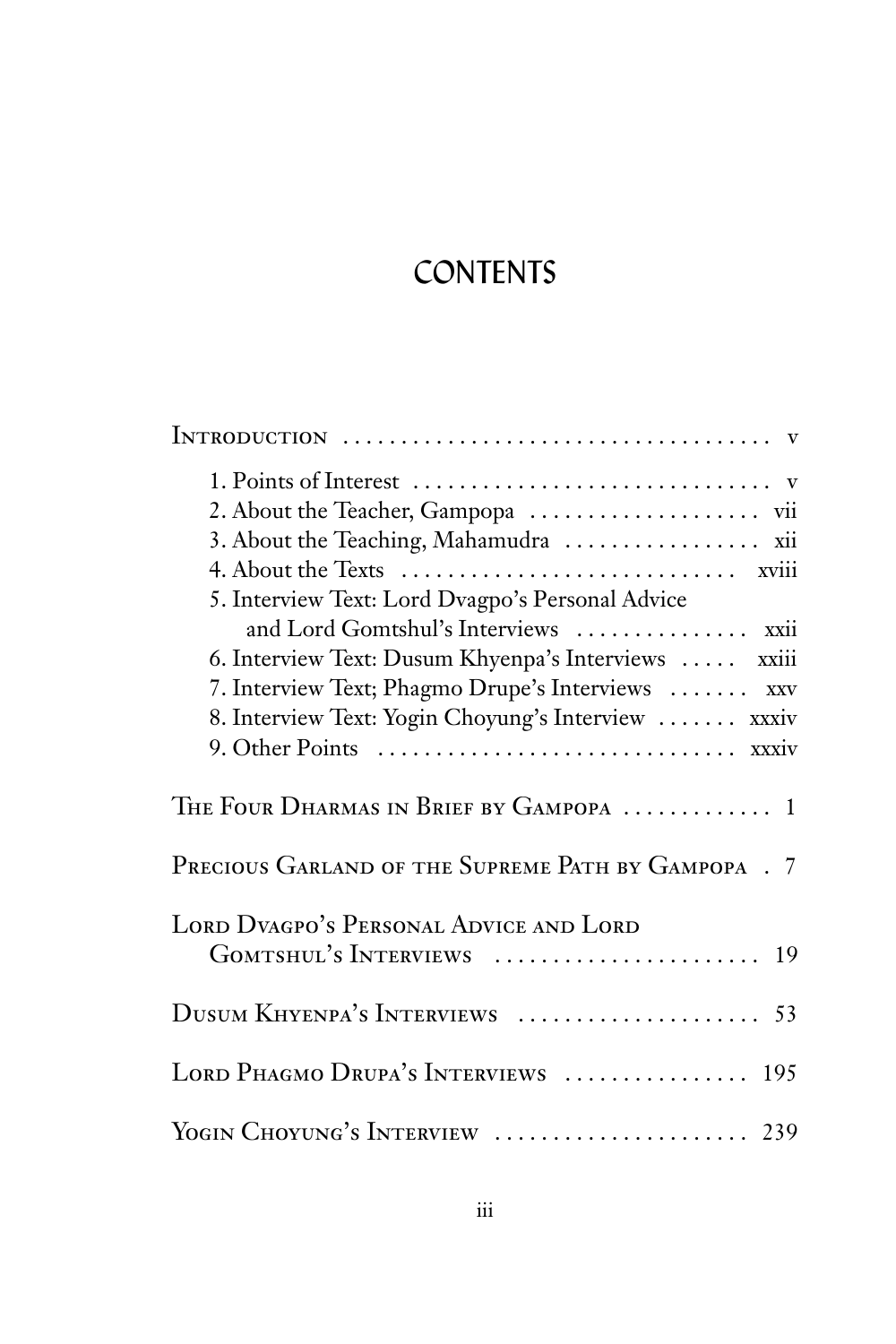#### iv CONTENTS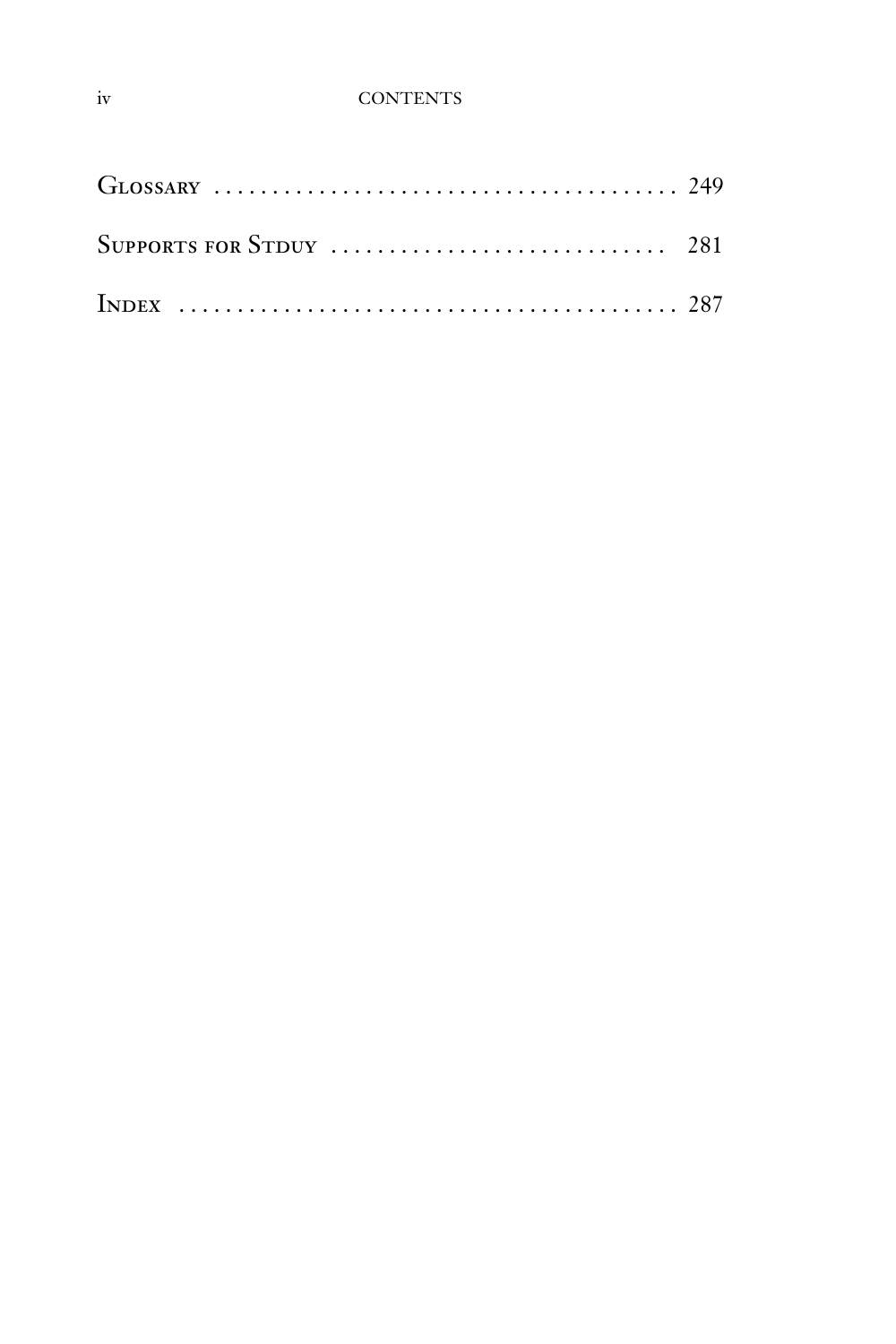*[Part four: memories of the guru, Gampopa, after his passing.]*

### Namo Guru.<sup>219</sup>

On the water year's summer's middle month's Fourteenth night, he was a little sick. "I will not take medicine now", he said. Due to this condition he Laughed again and again. On the fifteenth day he passed away. We cremated him in a large stupa. On the eighteenth, when the cremation was done, A mass of light above Gungthang was seen. One person from Nyalwa saw spears of rainbow light. Various rainbows appeared many times. A wondrous state of mind uninterruptedly appeared. I prostrate to the Lord whose mind is luminosity.<sup>220</sup>

I heard the following from the precious guru.

"When I (born in the sheep year<sup>221</sup>) was a teenager of sixteen years, I went (in the dog year) before the geshe of  $Zangkar^{222}$ . I studied

<sup>&</sup>lt;sup>219</sup> Dusum Khyenpa tells of Gampopa's death in a short piece of verse. He then recounts what Gampopa has told of his own life story.

<sup>&</sup>lt;sup>220</sup> "Whose mind is luminosity" here means that his guru has passed away and entered the full fruition luminosity of buddhahood.

<sup>&</sup>lt;sup>221</sup> A number of notes have been added by a later scribe in order to make the original notes of Dusum Khyenpa more understandable. These notes are shown in parentheses in the text itself.

 $222$  Zangkar is the name of one of the three districts that made up the Western-most province of Tibet, Ngari. That geshe is referred to in the previous part as Ngaripa.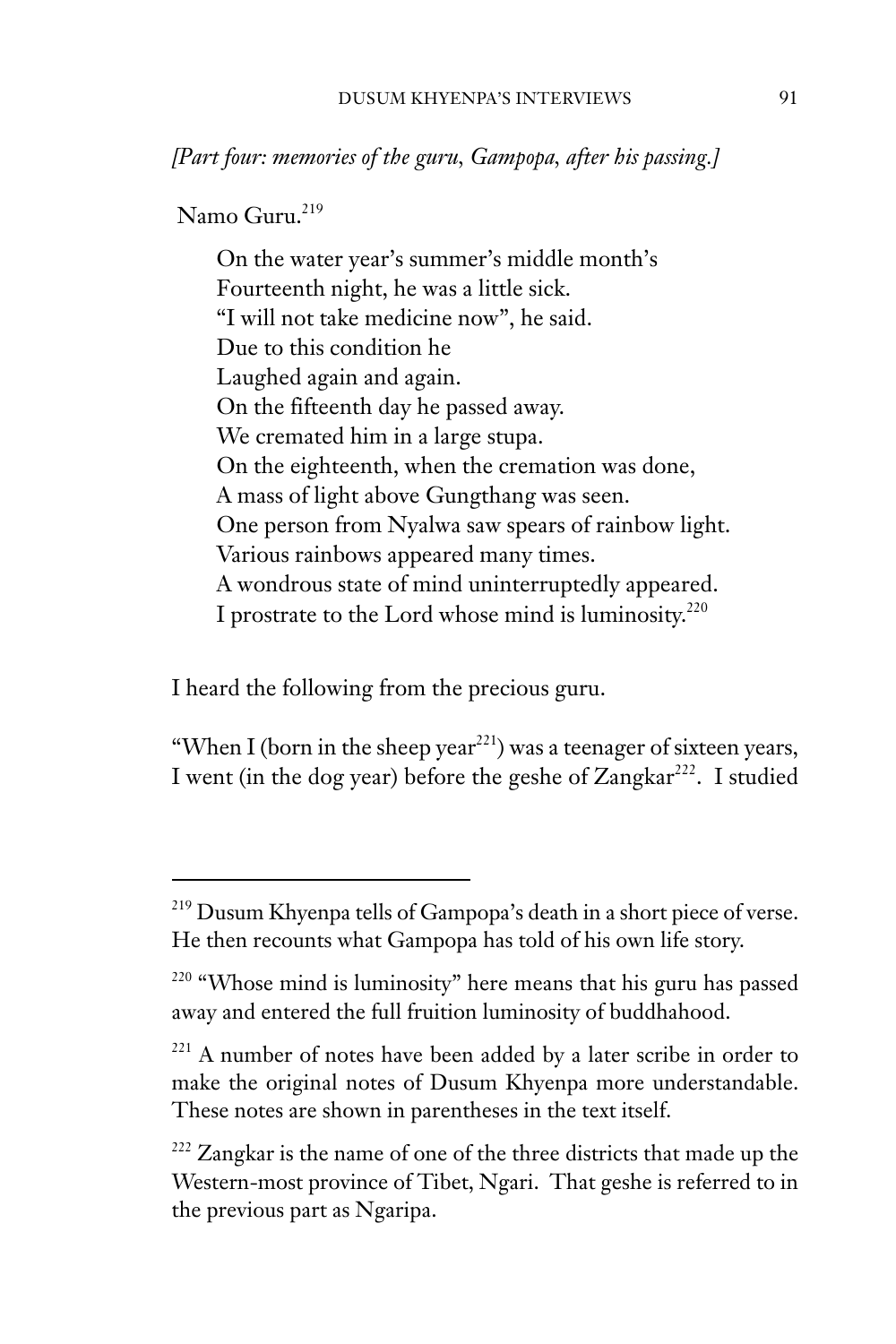the tantra sections of Yoga, Chakrasamvara, and others<sup>223</sup>. In my twenty-sixth year (the year of the monkey), I took ordination at Drongkar, taking it all at once. I took many empowerments of secret mantra from guru Mar Yulwa and the bodhisatva, both, then meditated. A good experience of shamatha arose; appearances shone forth like misty rainbows and no-thought<sup>224</sup>, without identification, arose day and night. When I looked to see how long it had lasted, I saw that it had occurred uninterruptedly for thirteen days. Now I had achieved excellent meditation.

"I thought to go to observe the conference on bodhisatva conduct happening with the geshes at Uru plains which led to hearing the paramita Stages of the Path in the presence of Geshe Nyug-rumpa and Geshe Gyayon Dag. These two had gone to buddha knowledge and experienced the kayas. I felt that the enlightenment mind which I now had roused in my mind was a kindness of those two.

"Then, hearing guru Mila's name, extreme faith arose, and I requested leave of the geshes. In Tsang, I was on the road for forty days. In my thirty-first year (the ox year) I met guru Mila. I offered my earlier experience in meditation to him and he said, 'That's your meditation! It is not the path to buddhahood!' He also said, 'At some point you should stop this kind of pond-like meditation and do pranayama meditation!' Then I meditated for one year on pranayama and by that all the good qualities of wind meditation were completed. He said, 'It seems to me that you have been able to produce bliss-warmth and samadhi in your mindstream without difficulty.'

<sup>223</sup> Yoga here means yogatantra.

 $224$  This is the no-thought of shamatha, which simply means that thoughts have been stopped within dualistic mind; it is not the nothought of the entity in which discursive thoughts do not exist within wisdom mind.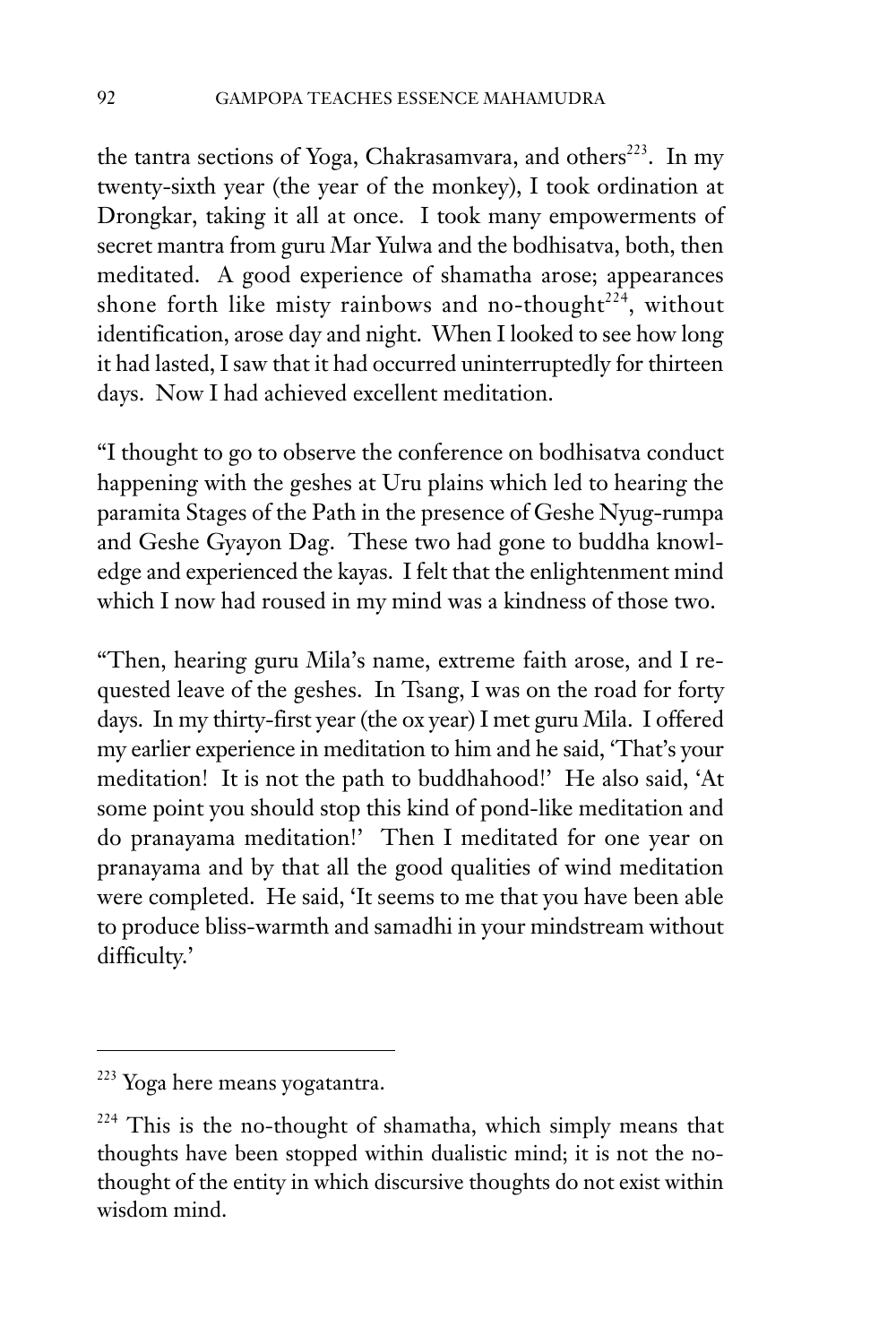"I had stayed in the presence of the guru for thirteen months. Now, I decided to go back down (in the tiger year). He put a large white torma on my crown and gave the empowerment of the dakinis and dharma protectors. 'Through you, there will be much benefit for sentient beings', he said. I asked how that would be and he said, 'When you came here, a sign that you would benefit beings arose. After you stayed here, I had a dream in which we had a race and you came first; it says that your benefit for sentient beings will be greater than mine. Again, one time I dreamed that you hurled a boulder bigger than a  $Bra^{225}$  tent to another land and by striking the boulder with both hands it was reduced to dust. Your body also was better than mine; I did not have your capacity. It means that you will not be afraid of external objects.'

"I went down. Then I heard extremely detailed explanations of glorious Dipankara's<sup>226</sup> oral instructions from geshes Drewa, Chag Riwa, Ja Yulwa, and so on.

"The monks there begged me to tell them about the practice I had been doing and what had been produced in mind because of it. I told them the experience of abiding came on when I meditated on the three experiences of bliss, luminosity, and emptiness but not unless I meditated. I told them that this experience of one-pointedness is different from that of the four types of conduct; it comes on through a cleared-out purity and with a continued presence of thought process<sup>227</sup>. It can be brought forth with the clear type of

<sup>&</sup>lt;sup>225</sup> A Bra tent is the standard tent of Tibetan nomads made from the very coarse hair of a yak woven into canvas called Bra. It is a very large tent that can accommodate a whole family with kitchen, beds, and all other possessions included.

<sup>226</sup> Dipankara is Atisha Dipankara. His oral instructions are the instructions of the Kadampa.

<sup>&</sup>lt;sup>227</sup> This means that his one-pointedness developed in meditation (continued...)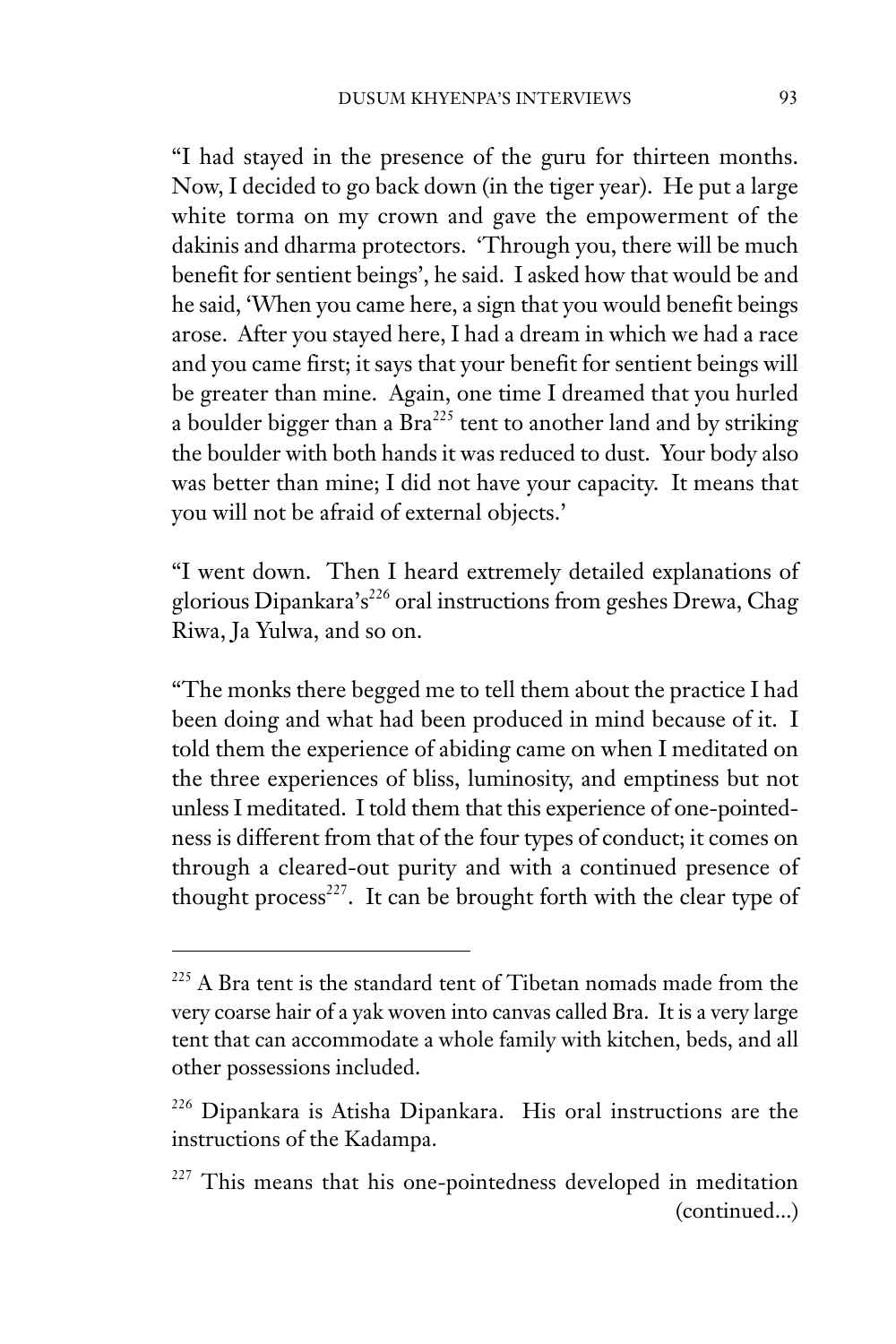knowledge that thinks, 'This is it.' Sometimes the meditation would come on separated from awareness and I would think, 'Is this totally without meditation?' Sometimes not meditating would come and sometimes meditating would come. I did not gain realization but that practice produced a little of the awareness. The root is mind so this was somewhat like the moon of the first lunar day of the month appearing.

"It is when wisdom gets started that the path is actually reached and begun. A genuine occurrence of wisdom shone forth; I had an excellent dream then I saw, as though it was standing there, a rigpa which could not be greater, my own entity. It was like meeting a person with whom I was acquainted from before. Now that awareness itself had become meditation, there was no meditation to be done. There was no meditator. Mind shone forth as supportless luminosity-emptiness. I understood that it was being recognized clearly. All dharmas became an outer shell. Nonetheless, I was thinking that, if discursive thought arose, I did not like it and that if there was no-thought it would be proper. If there is no discursive thought, there is no un-interrupted luminosity-emptiness; 'Oh!', I thought, 'that has happened!' That was my view staying in Nyal of Sewa district.

"I shifted to Drongphur where there was a production of realization. Previously, when discursive thought arose I did not like it and when realization arose preferred that. Now at Drongphur, discursive thought shone forth as luminosity, and now, when thought did arise, it was as though it was light coming off the luminosity. The thought arose, 'For the secret mantra yogin, it doesn't matter whether he lives or dies.' For such a person, the appearances of the bardo will not shine forth. The Jetsun guru had said to me, 'Stay

 $227$ (...continued)

according to Mahamudra instruction is different from the ordinary one-pointedness developed in the ordinary kinds of meditation that most people do. It has the special characteristics mentioned.